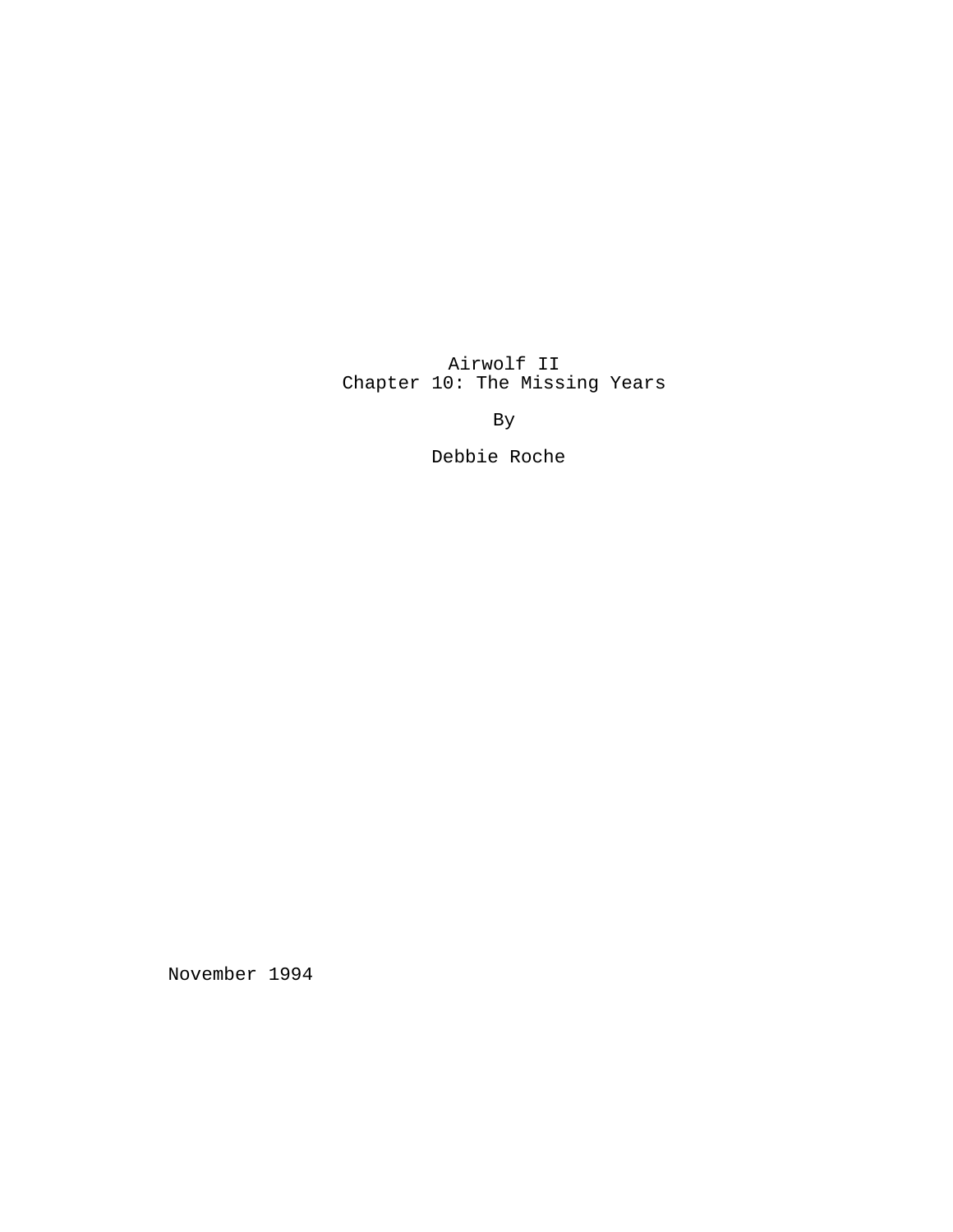The following events happened between the end of the last chapter and the opening of THE FINAL CHAPTER.

1 DECEMBER 1993 1

11th: St. John takes Debbie and Anna back to Toronto.

23rd: Mike and St. John are on an Airwolf mission. Jo flies to Toronto to pick up Debbie. Debbie spends Christmas with St. John.

2 JANUARY 1994 2

3rd: St. John takes Debbie back to Toronto where they learn that Anna has left the country.

15th: Frank and Jo get married. Debbie fills in for Jo while she is on her honeymoon

18th: St. John and Deb go on a routine Airwolf Mission. It is a simple pick-up. St. John flies Airwolf and Debbie is in back on computer systems. Airwolf reaches the pick-up location. St. John exits Airwolf and heads to the guy waiting. St. John gets what they came for and heads back to Airwolf. Debbie is watching St. John return to Airwolf. The farmhouse behind St. John explodes. St. John is hit, He manages to get up and continues to Airwolf. Debbie gets out and goes to him. He is okay, but his arm has been injured and he won't be able to fly. They get back to Airwolf. Debbie helps St. John in, then gets in the co-pilot side and flies Airwolf home. She has never flown Airwolf solo before.

31st: Jo returns to work.

3 FEBRUARY 1994 3

11th: St. John asks Debbie to move in with him. She says yes.

25th: St. John proposes. She says yes.

4 MARCH - AUGUST 1994 4

Nothing major happens. A few minor Airwolf missions. Debbie goes on some.

5 SEPTEMBER 1994 5

1st: Jo goes on maturity leave and Debbie fills in for her.

12th: Jo gives birth to a boy -- Dylan Fionn Stein.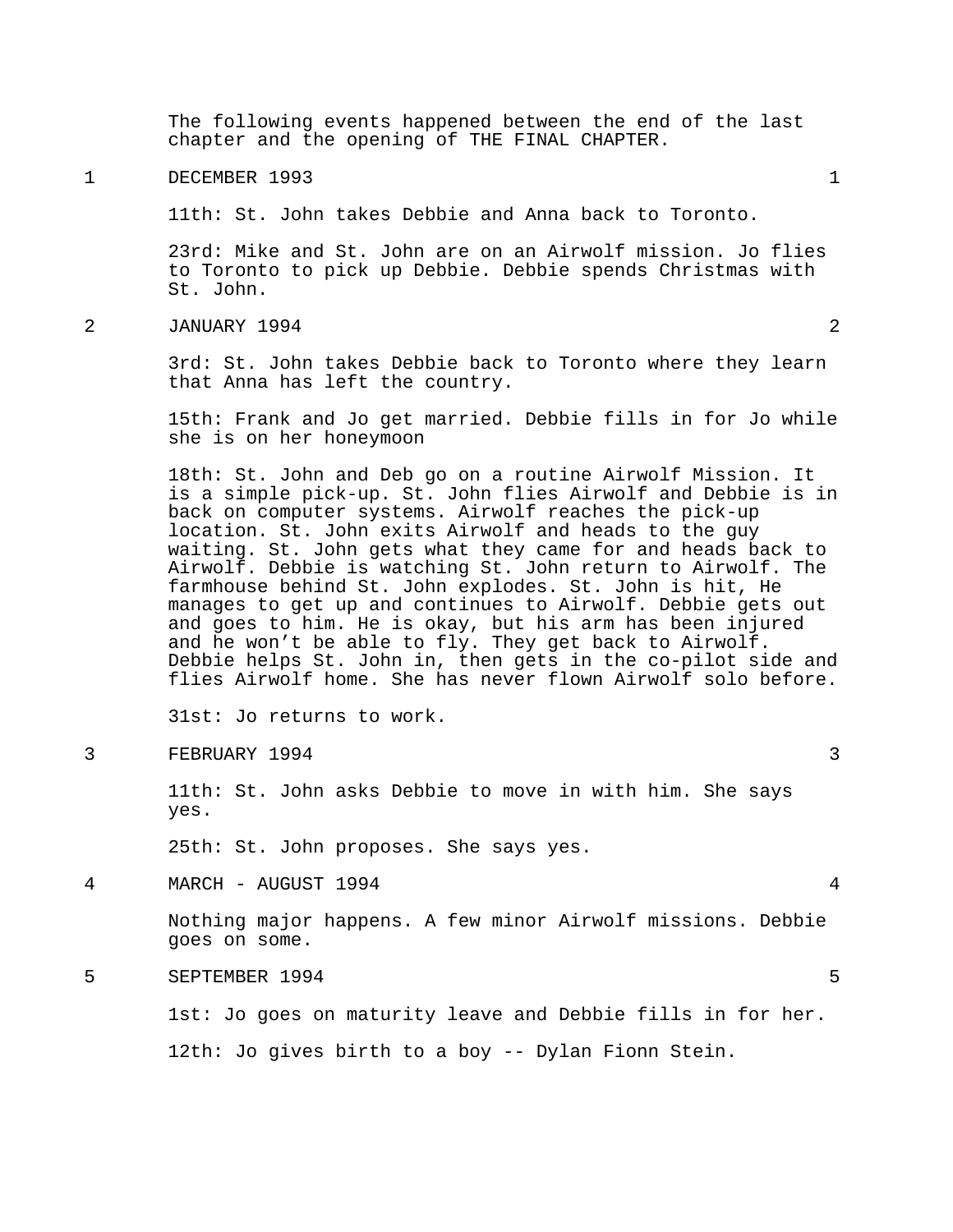### 6 OCTOBER 1994 6

24th: Anna visits the guys. Mike is surprised to see her. It's been a while. She looks good. Better than before.

============================================================

#### **SATURDAY OCTOBER 29th**

7 INT: MIKE'S LOFT (11:30PM) 7

MIKE and ANNA enter the loft. They are laughing. ANNA looks around.

> ANNA You've redecorated.

> > MIKE

Have I?

ANNA looks at him.

ANNA

I like it.

MIKE

Thanks.

ANNA walks up to MIKE.

ANNA I've missed you.

She kisses him. He kisses her back. The phone rings. He breaks the kiss and looks at her.

> ANNA Don't answer it.

# MIKE

I have to.

MIKE goes to the phone. ANNA sits on the couch. MIKE answers phone.

> MIKE Hello? (beat) Jason. What can I... (beat) What? (beat x3) I'm on the way.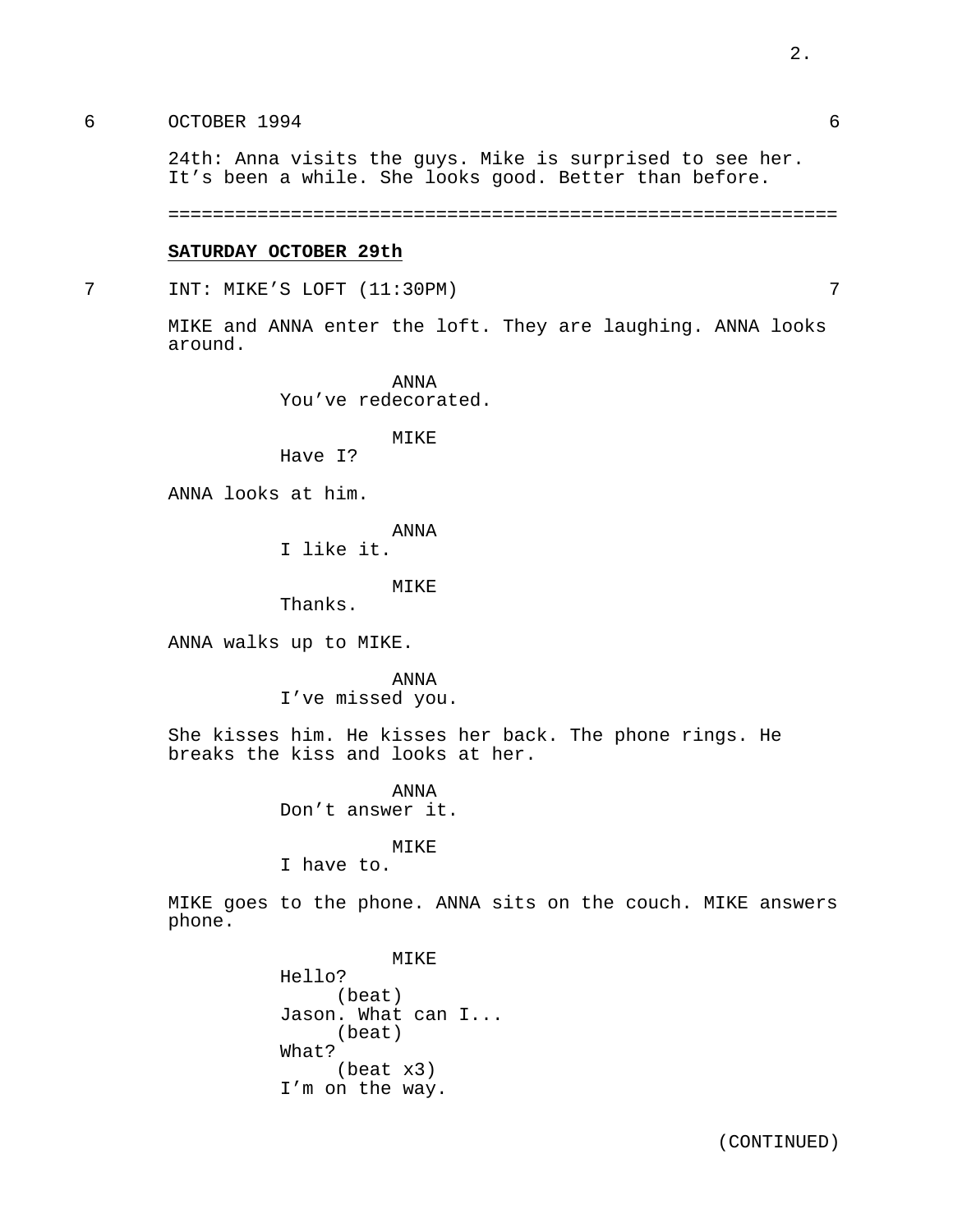MIKE hangs up the phone and heads for the door.

ANNA Where are you...

MIKE I have to go. I...

ANNA

What about...

MIKE looks at her.

MIKE Stay here. I'll be back.

ANNA watches MIKE exit. Once MIKE has left, ANNA sits back on the couch.

> ANNA Some things never change.

ANNA opens her purse and takes out a book.

ANNA Guess I'll read while I wait. Nothing like a good romance novel to take my mind off of the cloak and dagger.

ANNA opens her book and starts to read.

JUMP TO:

# **SUNDAY OCTOBER 30th 1994**

8 INT: THE LAIR (1:20AM) 8

DEBBIE, ST. JOHN, and MIKE, are in their flight suits. JASON has just finished briefing them.

> JASON So you guys know what to do?

> > DEBBIE

Yeh.

MIKE Should be easy enough.

ST. JOHN

What time...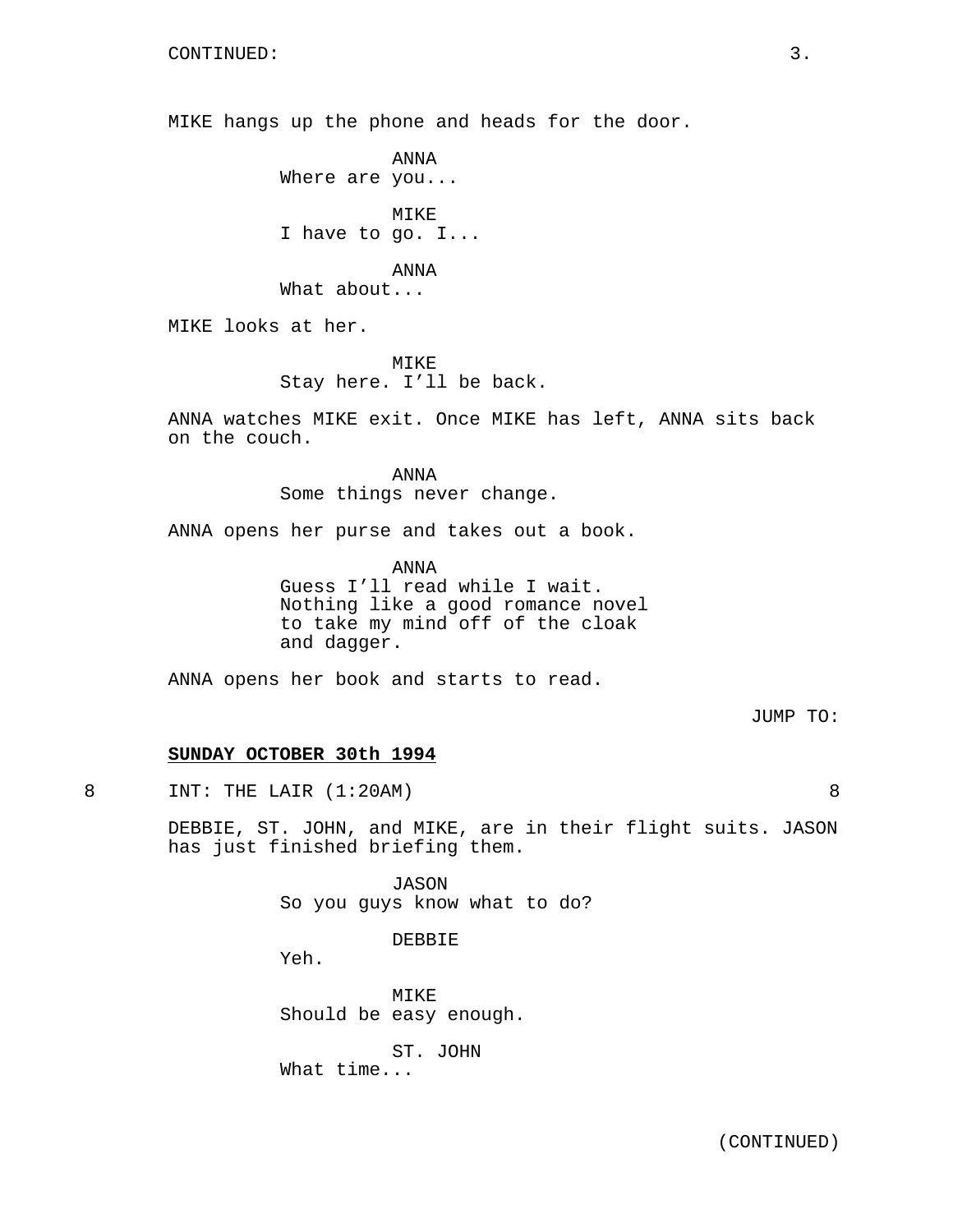JASON If all goes well you should be back by 2:00pm.

DEBBIE Well then, the sooner we leave. The sooner we get back. Let's go.

DEBBIE and ST. JOHN head for AIRWOLF. MIKE heads for the phone.

MIKE picks up the phone and calls ANNA. He gets her voice mail. He leaves a message.

> MIKE Sorry to do this to you, but this is going to take longer than I thought. See ya when I get back.

9 PHONE 9

MIKE hangs up and runs to Airwolf.

10 INT: MIKE'S LOFT (9:30AM) 10

ANNA is asleep on the couch. She fell asleep reading her book. She realizes it is morning. She also hears something beeping. It is her phone. She opens her purse, takes out her phone, and plays the message. when the message ends, she hangs up the phone.

> ANNA Great. I wonder what time that will be?

ANNA rises from the couch, goes to the kitchen, and makes herself some coffee. Then she pours herself a cup and returns to the couch. She picks up her book and continues reading.

JUMP TO:

11 INT: MIKE'S LOFT (3:30PM) 11 21

ANNA is asleep on the couch. MIKE enters and walks over. He sits on the couch and kisses her. ANNA grabs him and kisses back. (She wasn't really asleep.)

(CONTINUED)

PAN TO:

JUMP TO: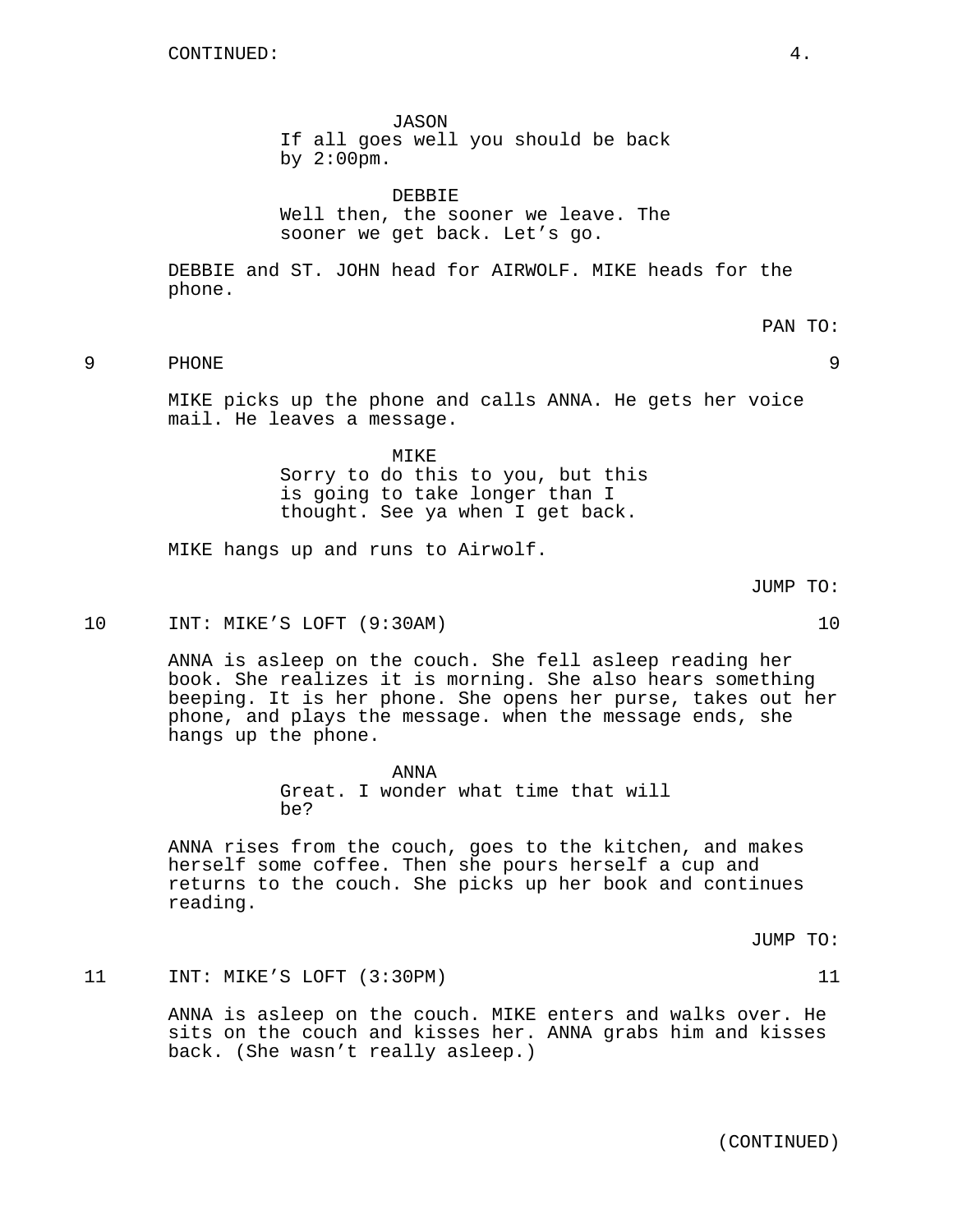# MIKE

# Ya miss me?

# ANNA Oh yeh. Wanna know how much?

MIKE smiles at her and kisses her. He positions himself on top of her and...

CUT TO:

12 INT: MIKE'S LOFT (4:00PM) 12

MIKE and ANNA are laying on the couch. The phone rings. MIKE answers it up.

### MIKE

Hello? (beat) What can I do for you?

ANNA senses from the tone of MIKE's voice, that it is DEBBIE.

MIKE

Now? (beat) Okay, I'll be there. (beat) See ya.

MIKE hangs up. MIKE gets off the couch and starts to get dressed.

> ANNA Who was it?

> > MIKE (beat)

Jason.

ANNA (raise eyebrow) Jason? What did he want?

MIKE That's classified.

ANNA looks at him.

ANNA But you guys just got back, can't...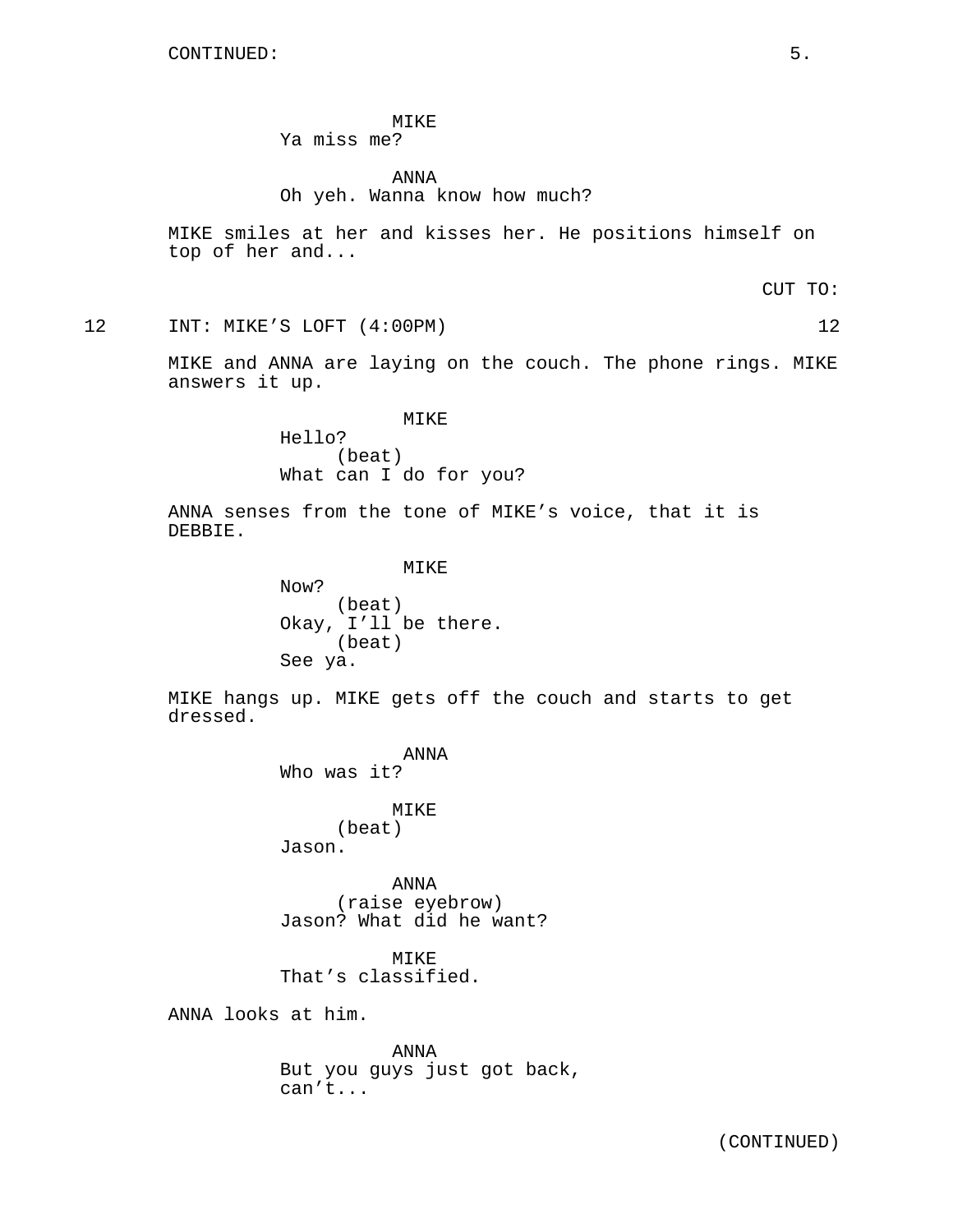MIKE is dressed. He kisses her on the forehead.

MIKE I'll try not to be late. See ya.

ANNA

Bye.

MIKE heads for the door.

ANNA Liar. You're going to see Debbie. And I'm gonna prove it.

ANNA quickly gets dressed, grabs the camera out of the drawer, and exits.

13 PARKING GARAGE 13

MIKE gets into his car, starts it, and drives off. CAMERA pans and ANN can be seen getting into her car and following MIKE.

JUMP TO:

JUMP TO:

14 EXT: SANTINI AIR (4:30PM) 14

MIKE's car pulls in. He gets out of the car and enters the Hanger. ANNA's car pulls in. ANNA gets out and walks to the hanger.

CONTINUE TO:

15 INT: HANGER 15

ANNA enters the hanger. She sees the light on in the office. She sees DEBBIE sitting on the desk, and sees MIKE enter the office.

> ANNA I knew it. Wonder how many of the other "Jason" calls have really been Deb.

ANNA gets up closer, so she can hear what they're saying.

CONTINUE TO: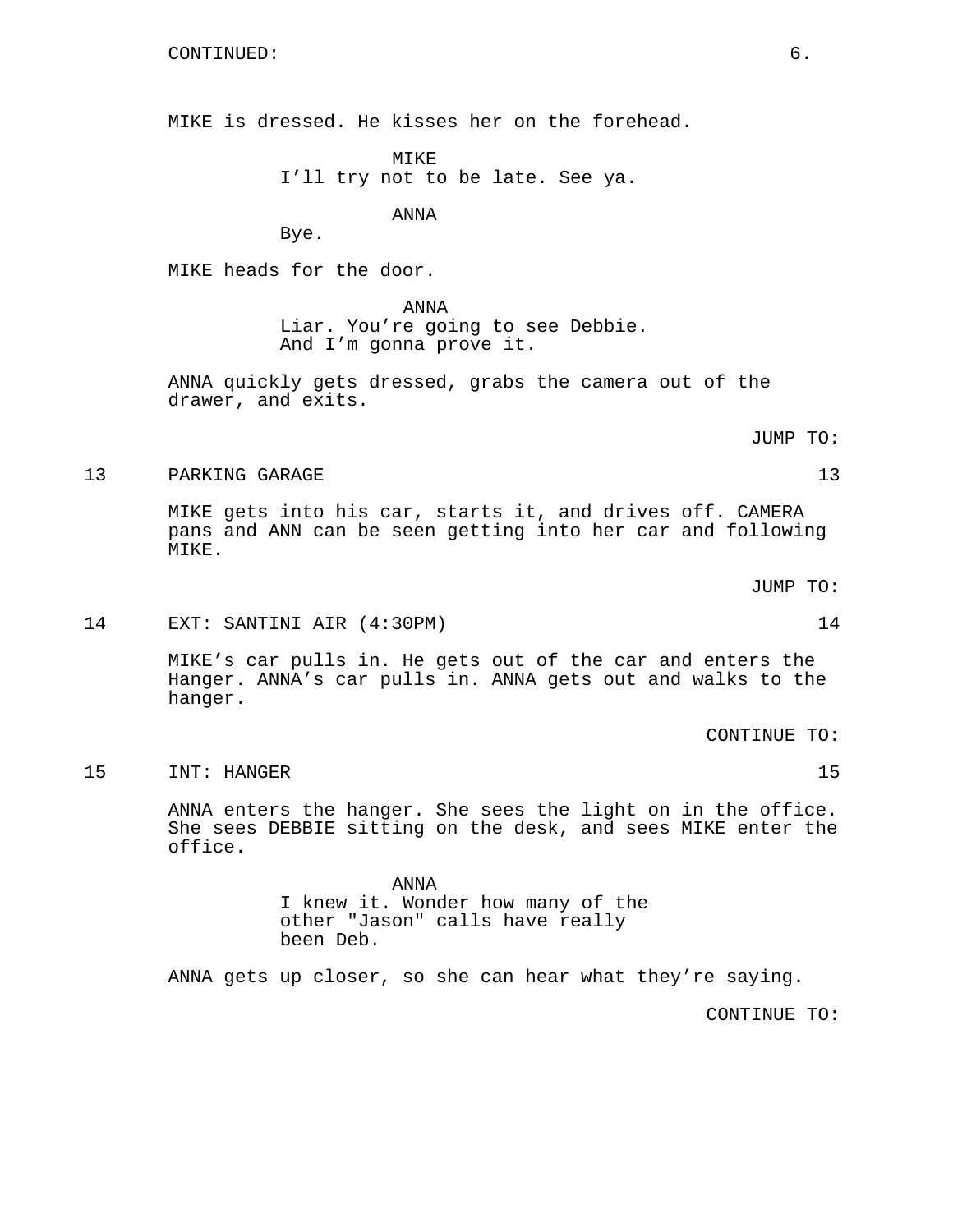DEBBIE Thanks for coming Mike. MIKE Anytime. You know that. DEBBIE (smile) Yeh, I do. MIKE So, what is it? You're not having second thoughts about tomorrow are you? DEBBIE No, not really. MIKE What do you mean, not really? DEBBIE I've just been thinking. MIKE About? DEBBIE About all the things I'll be giving up. MIKE Giving up? Like what? DEBBIE You. MIKE Me? DEBBIE I asked you here because I want you to do something for me.

# MIKE

Anything.

DEBBIE removes her coat to reveal a sexy black teddy. ANNA starts taking pictures at this point.

7.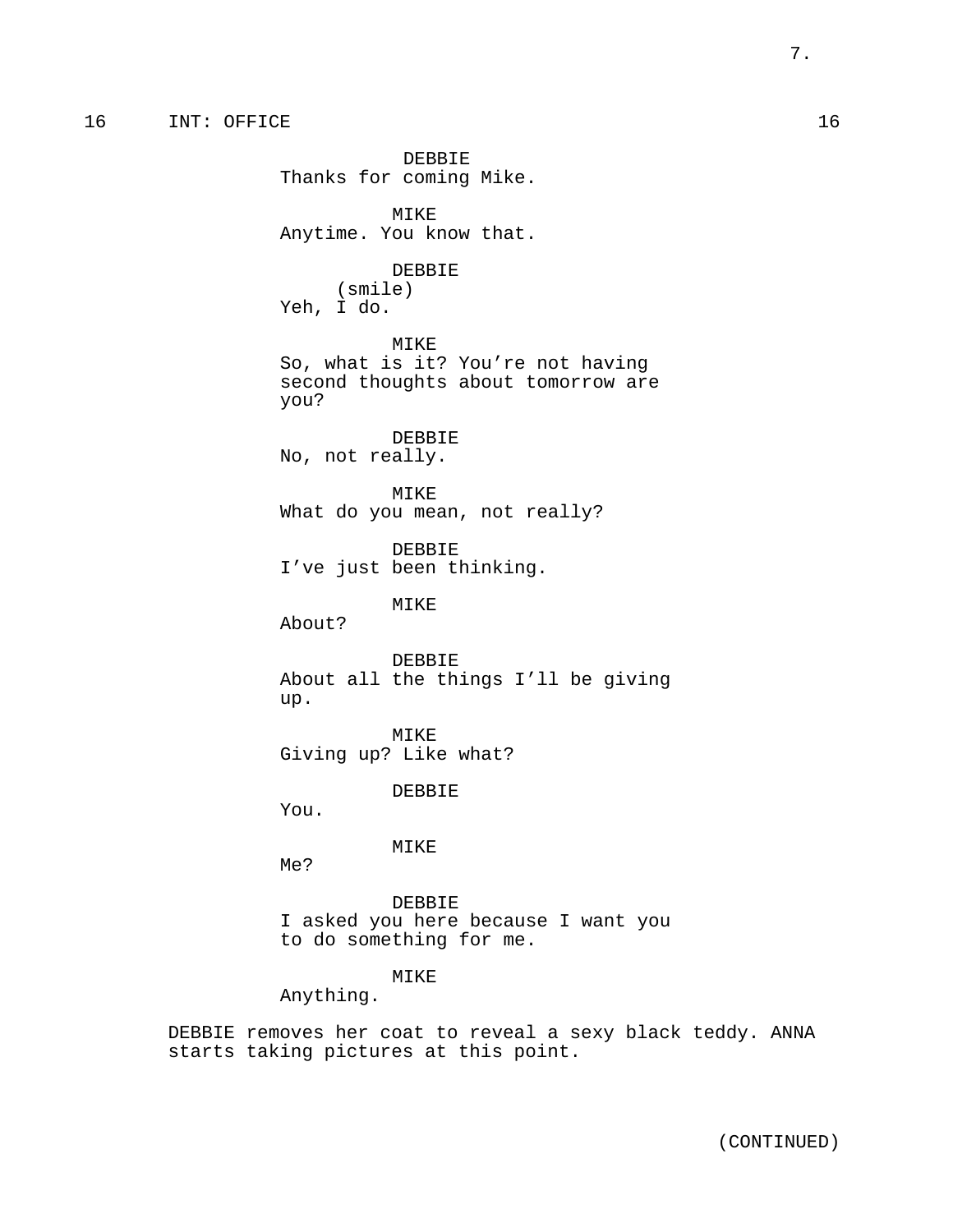DEBBIE I got it for you. Do you like?

MIKE

Yeh.

DEBBIE

Come here.

DEBBIE beckons him. He goes to her.

DEBBIE

I want you to make love to me.

MIKE Right here? Right now?

MIKE stops in front of her.

DEBBIE Yes. Right here. Right now.

DEBBIE wraps her legs around his waist and brings him closer.

> DEBBIE I need to get you out of my system Mike. Once and for all. And it has to be now.

DEBBIE places her hand under his chin.

DEBBIE Even it takes the rest of the day.

She pulls his lips to hers, and kisses him. ANNA takes pictures of DEBBIE undoing and removing MIKE's shirt, and, of MIKE climbing on the desk and laying her down. She watches, as MIKE seduces, or is seduced by, DEBBIE. She watches them make love on the desk. DEBBIE says the next line, as MIKE is kissing her neck.

> DEBBIE Oh, Mike. I've missed you.

MIKE I've missed you too.

MIKE kisses her lips as he enters her. ANNA climbs on a nearby box, so she can get better pictures. She gets on the box, and aims the camera at MIKE and DEBBIE. MIKE is suckling her breast. DEBBIE is caressing his back. They are rocking on the table, as MIKE "pumps her up." ANNA stays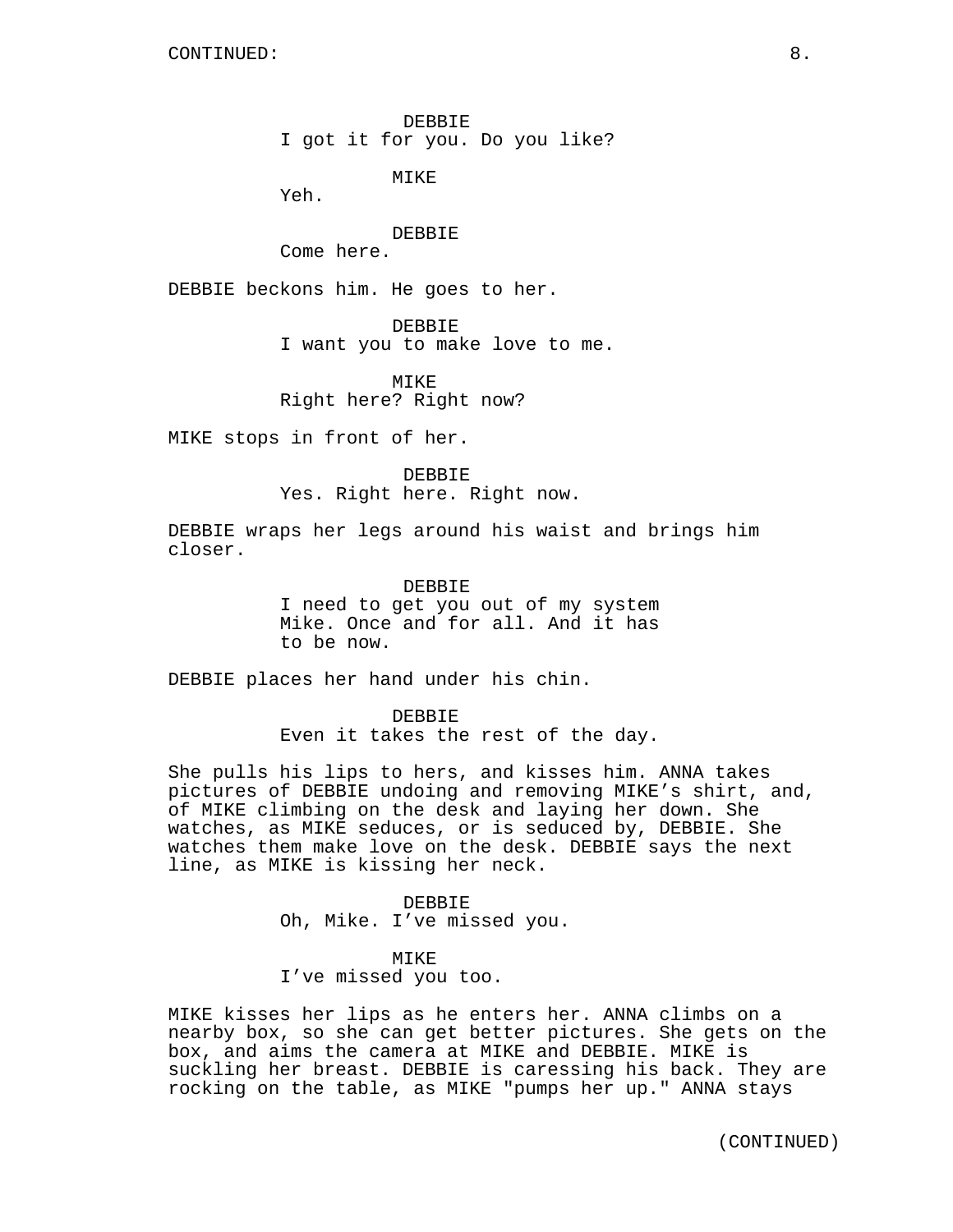watching as they make love. Once they have finished, ANNA climbs down off the box. She can't believe they're doing what they're doing. She is trying not to get emotional. She can still hear their voices.

> DEBBIE Mike, I... I still want you. I...

ANNA rolls her eyes to heaven, and MIKE kisses DEBBIE.

ANNA Again? What is she the Energizer Bunny? I mean, that was one helluva workout. (beat) I wonder what they're doing?

ANNA crawls over to the window, and looks in. MIKE is still on DEBBIE. They are locked in a passionate kiss. DEBBIE breaks the kiss, and looks at him.

> DEBBIE (smile) Take me to the plane.

MIKE (raise eyebrow) The plane?

DEBBIE I've always wanted to make love in a plane.

MIKE (smile) Would you like me to turn it on?

DEBBIE Let's do it both ways.

MIKE Which one first?

DEBBIE

(beat) Off. Then we'll turn it on, and see if the throbbing of the engine, and the vibration of the plane, can add more fuel to our fire.

MIKE gets off her, and carries her to the plane. ANNA takes pictures, as she crouches behind some boxes, of MIKE carrying DEBBIE to the plane.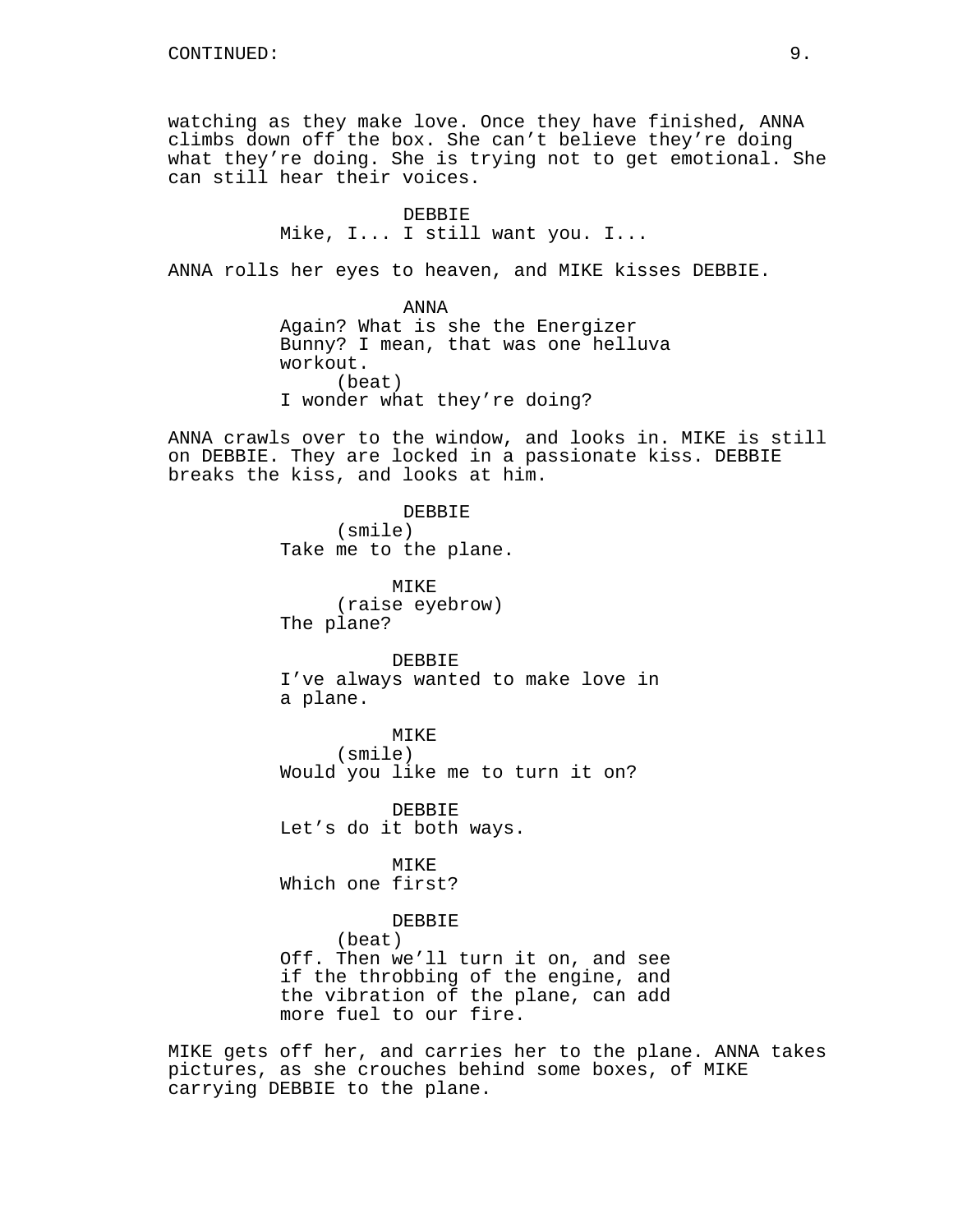### PAN TO:

ANNA Why is he never like that with me? (beat) I get the feeling they really could, and probably will, go for the rest of the day. (beat) With me, he can't even... That's what it is. That's why he loves her. He'll never love me like that. He never has. And face it girl, he never will. He's a sex-addict. And she gives it to him as he wants it. Whatever way he wants it. (look at the camera) I just thought of the perfect wedding gift for St John. (beat) I wonder what he'd think of a giant wall-sized picture of his princess being ridden by his best man. (beat) Can't wait to see the look on his face.

ANNA heads for the exit.

CONTINUE TO:

18 INT: ANNA'S CAR 18

ANNA exits the hanger, walks over to her car, and enters it. She sits in the driver's seat, and places the camera on the seat. Close-up of the camera. The counter is on 36, but there is no film in the camera. ANNA puts the key in the ignition.

> ANNA Now all I have to do is rewind the film, leave it off at a one hour shop, then find the best picture to get enlarged. (beat) Might as well do it now. You know what they say, no time like the present.

ANNA picks up the camera and hits the rewind button. She watches the counter go backwards to zero, then she opens the case to remove the film. It's empty.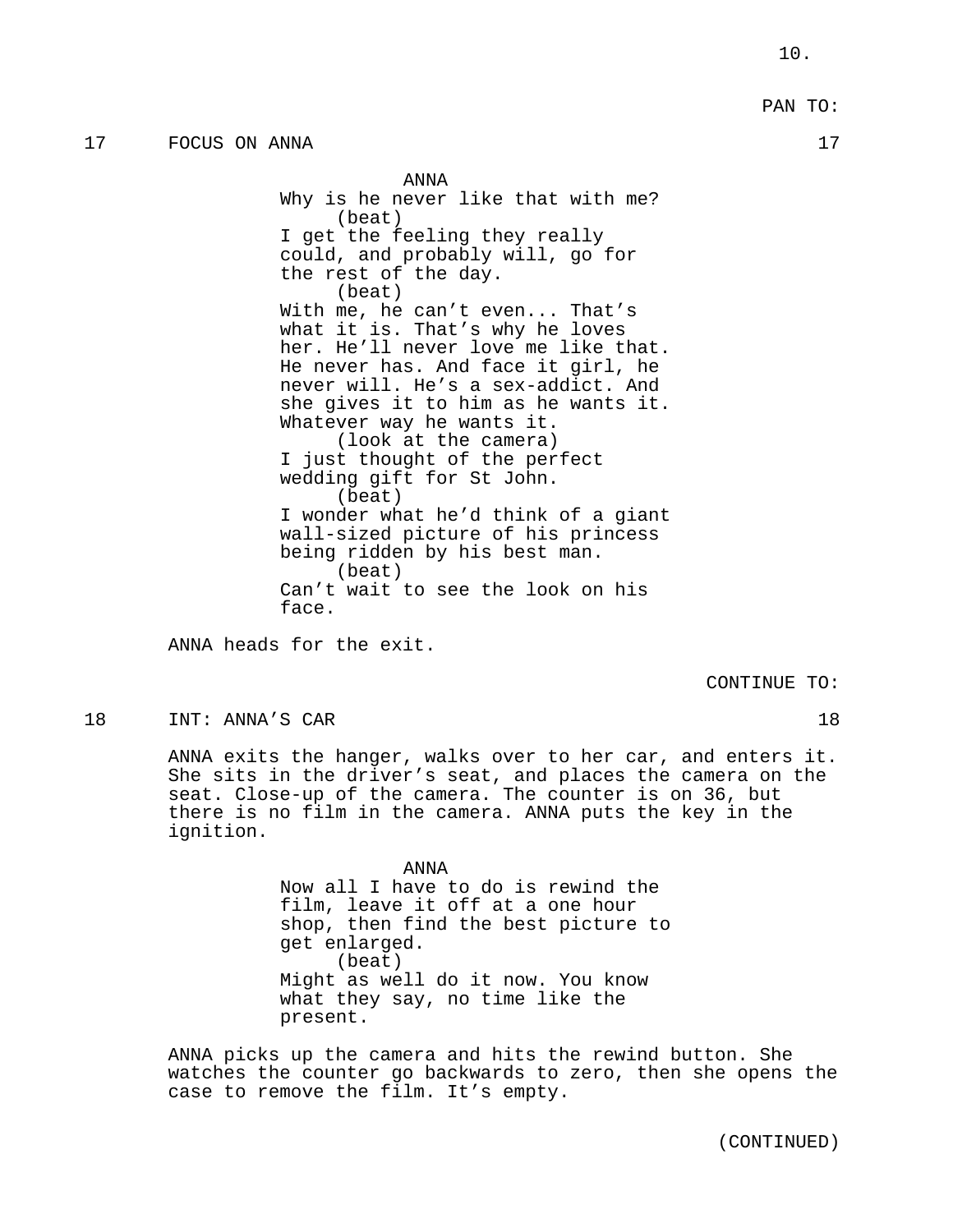ANNA What? Dammit!!!!!

ANNA slams her hands down on the steering wheel.

JUMP TO:

### **MONDAY OCTOBER 31st 1994**

19 INT: MIKE'S BEDROOM (3:30AM) 19

ANNA hears the front door open. She pretends to be asleep. MIKE enters the bedroom, trying not to wake up ANNA. He gets undressed, and slides in under the covers. He puts his head on the pillow, and closes his eyes. ANNA turns on the bedside light. Her eyes are all red. She's been crying. MIKE has his back to her. She looks at his back. The light doesn't give off much light, so MIKE can't see the redness of her eyes.

> ANNA Where were you?

MIKE Out with Jason, you knew that.

ANNA Don't lie to me Mike!

MIKE (turn around) I'm not...

ANNA You weren't with Jason, Mike. (lie) He called. At 7:00. Looking for you.

## **MTKE**

I...

ANNA Where have you been for 12 hours, Mike? Or should I say, who have you been with for 12 hours?

MIKE gives her a look.

MIKE

What?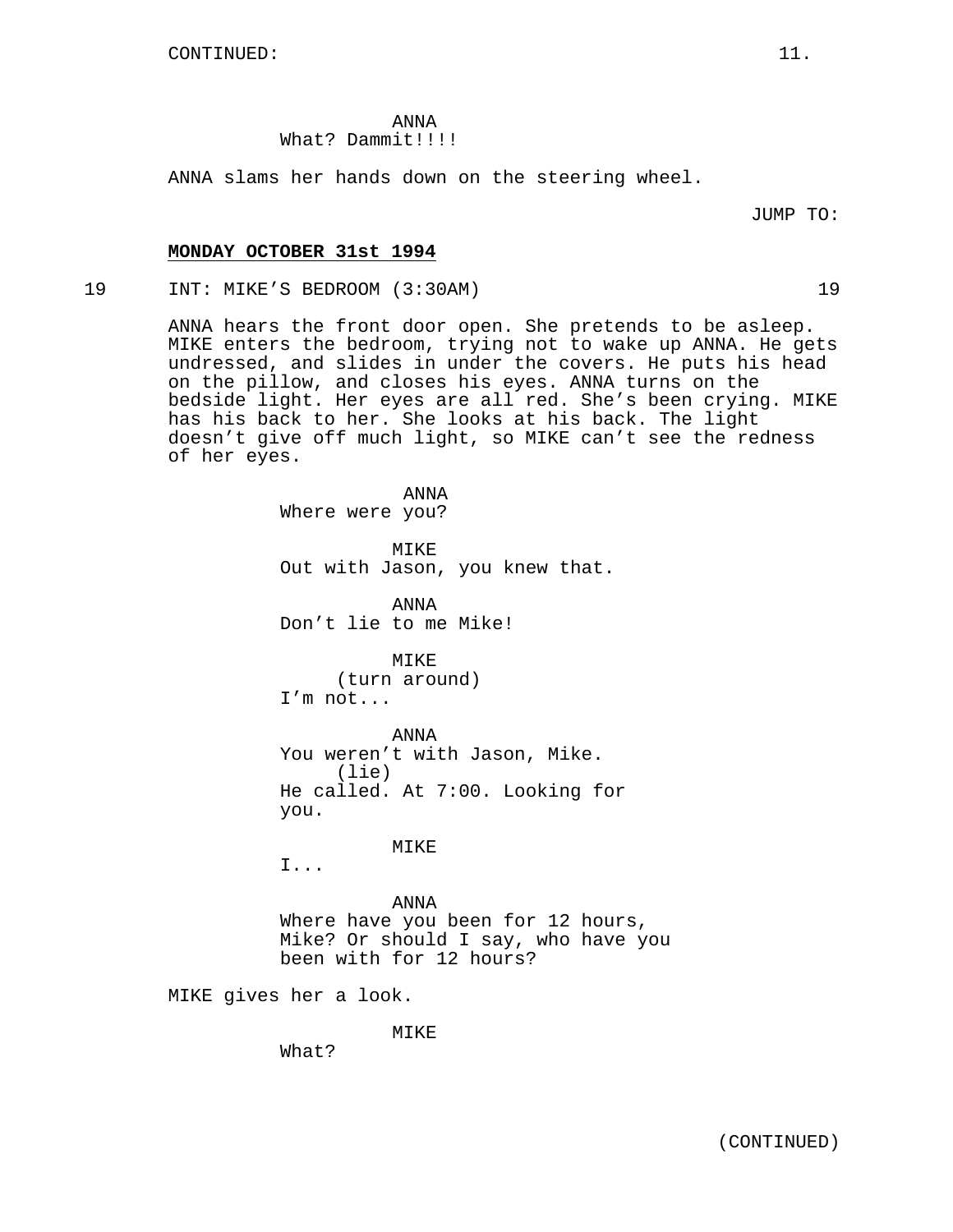ANNA You've been lying to me Mike! It's all been... MIKE (sit up) What are you talking about? ANNA I followed you this afternoon. MIKE (sternly) You what? (beat) You followed me? ANNA Yeh. I thought you were lying, so I followed you to Santini Air. And... MIKE Look. I don't know what you think you saw, but... ANNA Think I saw? (beat) I saw you make love to her. How can that "not be what it looks like?" What else could it have possibly been? Sex is sex, Mike! And if what you two were doing wasn't sex, then I don't what else to call it. (beat) I saw you! I saw you work her up, heat her up, and take her. I saw what you were doing. (get out of bed) How many times did you two do it anyway? (beat) 12 hours is a long time. I'm surprised you even came home at all. I mean after 12 hours of hot and heavy sex, you shouldn't be able to stand. You should be all worn out.

ANNA walks to the door.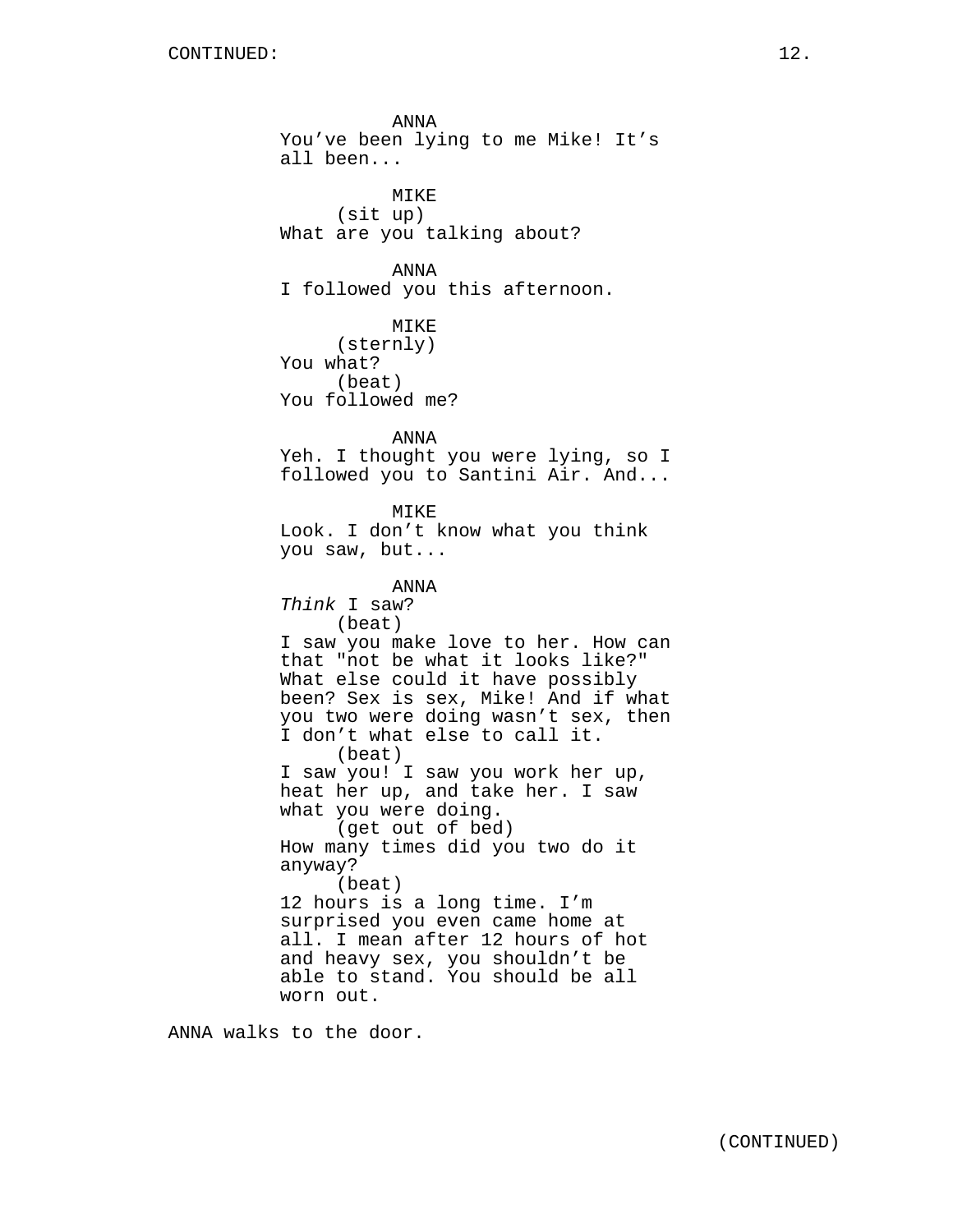MIKE Wait... ANNA (stop) What? MIKE (concern) You didn't... (beat) ...tell St John did you? ANNA Ugh!!!! I don't believe you! You're more concerned about her than me. MIKE I... ANNA No. I didn't tell him. (beat) Not that I hadn't planned to. I brought my camera with me when I followed you. MIKE raises his eyebrows. ANNA I figured he'd believe me, if he saw you riding his princess. (beat) But don't worry Mike. There was no film in the camera. I just assumed there was film in it. Imagine my shock when I realized there wasn't. ANNA walks out of the bedroom, and slams the door. CONTINUE TO: 20 OTHER SIDE OF DOOR 20 ANNA heads for the main door.

> ANNA (quietly) Good bye, Mike.

She exits the loft quietly crying.

JUMP TO: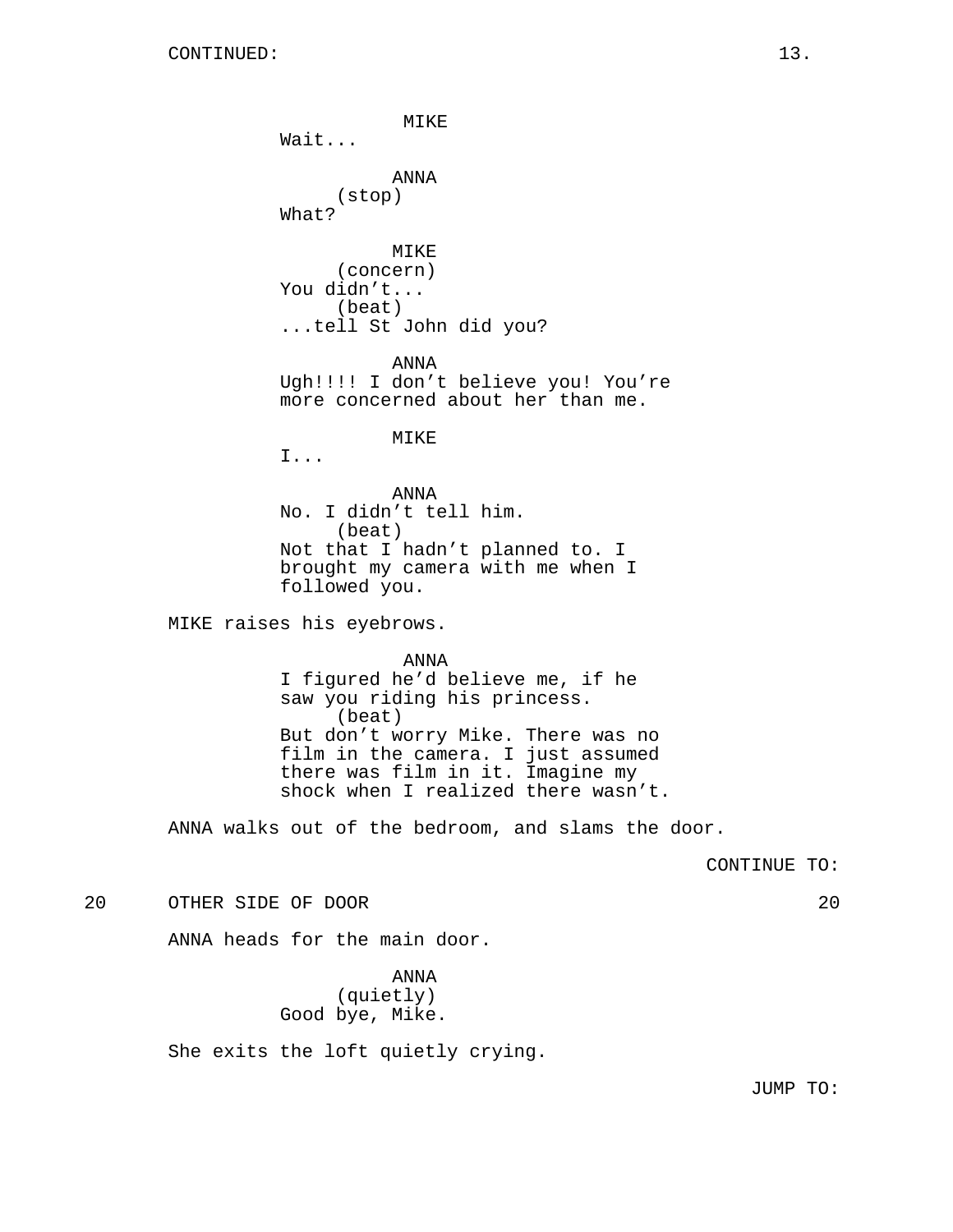21 INT: THE LAIR (4:00PM) 21

Airwolf descends. JASON is waiting. MIKE, ST. JOHN, and DEBBIE exit and walk over.

> DEBBIE So much for a simple recon mission.

JASON Sorry about that. I'll make it up to you.

DEBBIE If we miss...

JASON You won't. Everything is at Frank's.

DEBBIE Then let's get out of here.

All head for the exit. MIKE whispers to DEBBIE.

MIKE I hope Anna will forgive me.

#### DEBBIE

(smile) Of course she will. She knows how important your job is.

JUMP TO:

22 INT: FRANK'S 22

JO hangs up the phone and goes to FRANK. The house is decorated for the annual Halloween party. There are guests all ready there.

> JO That was Jason. They're on the way.

FRANK All of them?

JO

Yes.

PAN TO: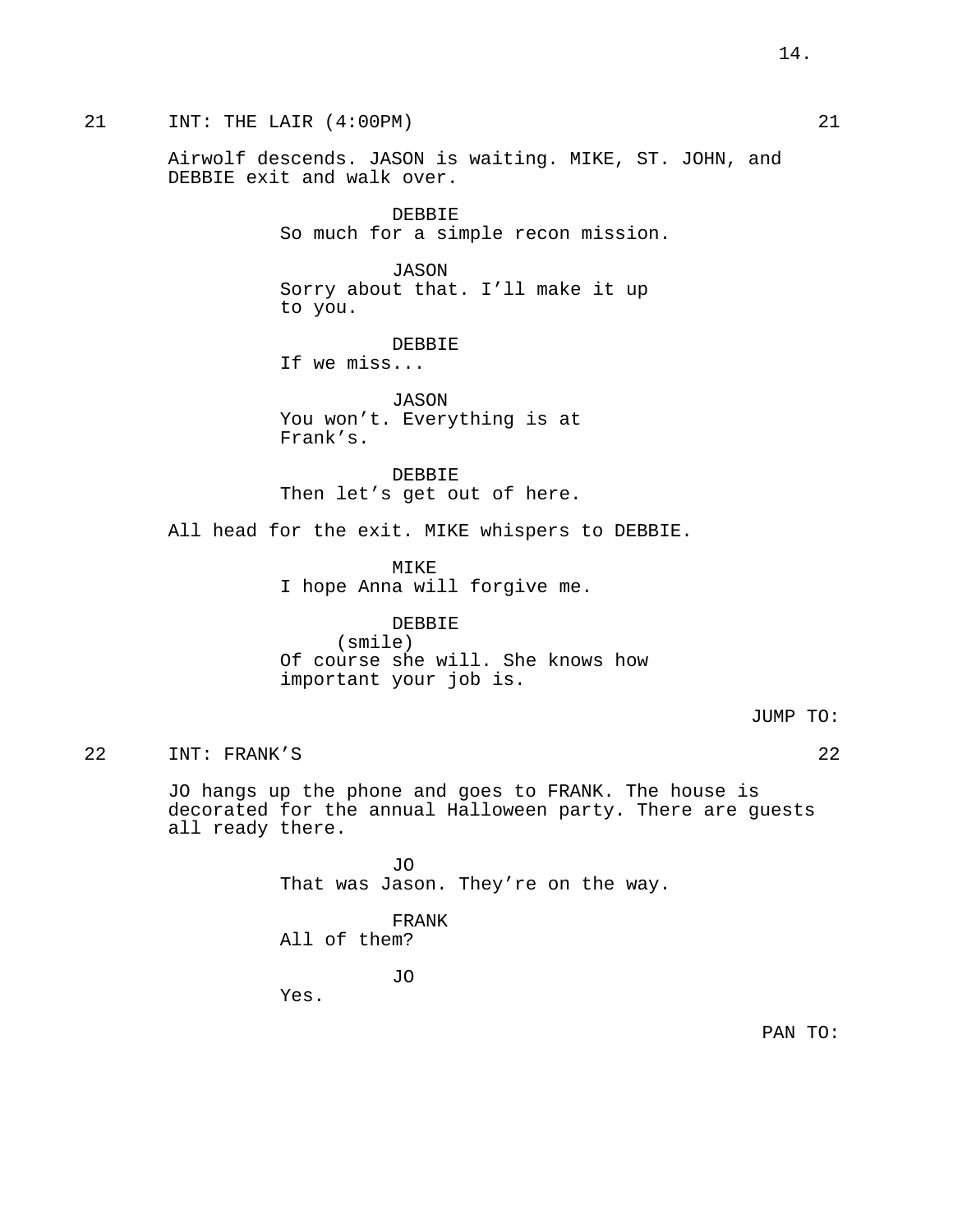# 23 TABLE 23

There is an envelope on the table. ZOOM in on envelope. There is one word on the envelope. "Mike".

#### JUMP TO:

#### 24 INT: FRANK'S (5:30PM) 24

ST. JOHN, DEBBIE, MIKE, and JASON arrive. KAREN goes to JASON. MIKE looks around for ANNA. FRANK and JO walk over to them. JO looks at DEBBIE.

> JO Come on, let's go get you ready.

MIKE (to Frank) Where's Anna, I thought she'd be here?

JO and FRANK exchange a look.

### MIKE

What?

JO and DEBBIE leave the room.

MIKE Frank, what is it? Where's...

FRANK looks at the table. MIKE follows FRANK's eyes and sees the letter.

FRANK

Sorry Mike.

MIKE heads for the table. ST. JOHN and FRANK leave the room.

PAN TO:

25 TABLE 25

MIKE picks up the envelope and opens it. He reads the letter to himself.

LETTER

Mike,

I can't do this anymore. I'm sorry. I thought I could... I love you. I really do. But I know you will never love me as much as you love (MORE)

(CONTINUED)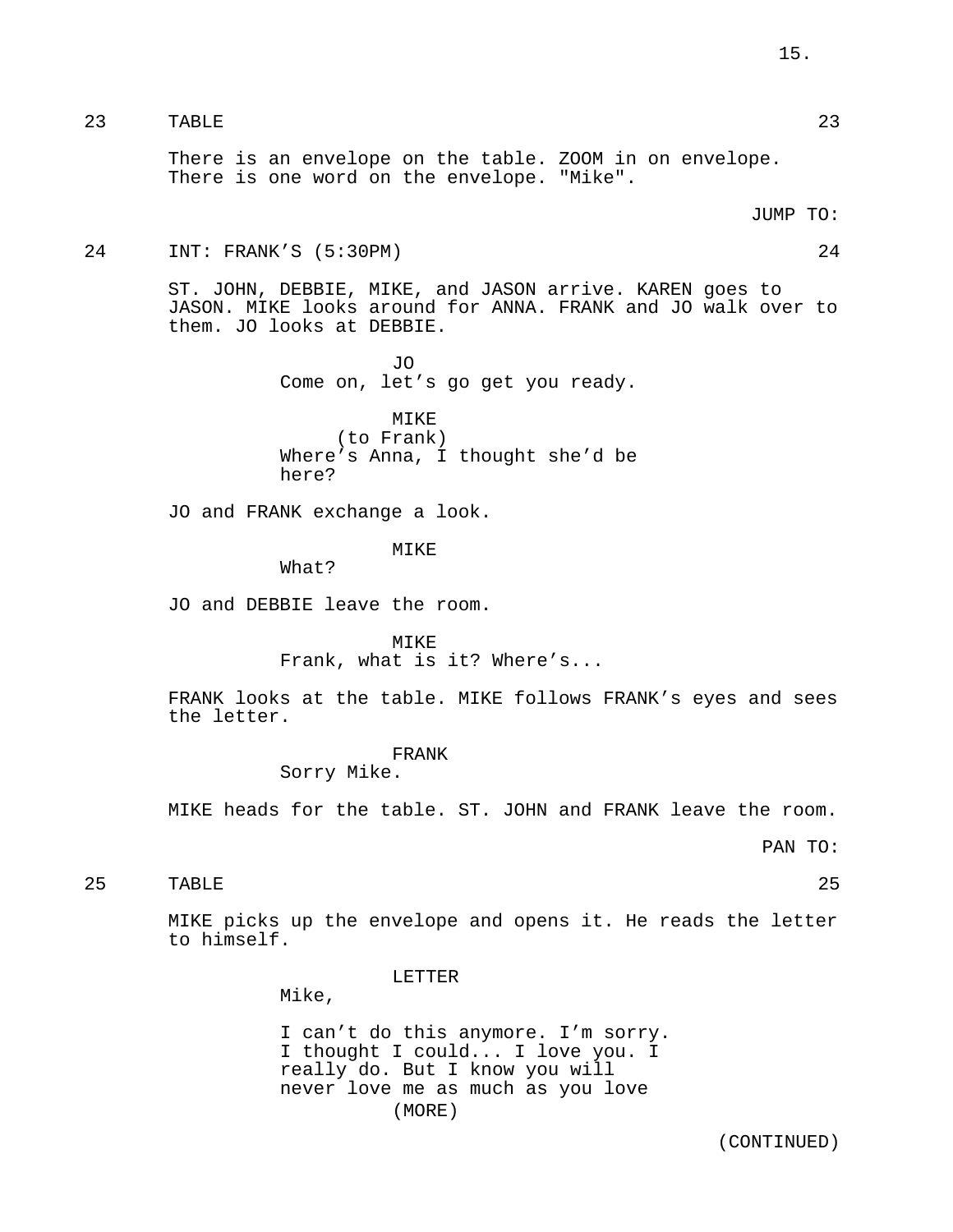LETTER (cont'd) her. She will always be your number one. I thought you were over her, but after what happened yesterday and all I saw, I realize I was wrong. You still love her. I guess you always will. Goodbye Mike.

Anna.

MIKE raises an eyebrow at "yesterday".

MIKE Yesterday? What's she talking about?

JASON walks over.

JASON

Mike?

MIKE She's gone. Again.

JASON

What...

#### MIKE

I don't know.

JASON raises an eyebrow. MIKE looks at him.

MIKE

What happened yesterday?

JASON What do you mean?

#### MIKE

She said "After what happened yesterday and all I saw", what happened? What did she see?

## JASON

No idea Mike. I was at the lair the whole time monitoring you guys.

MIKE Well something spooked her.

JUMP TO: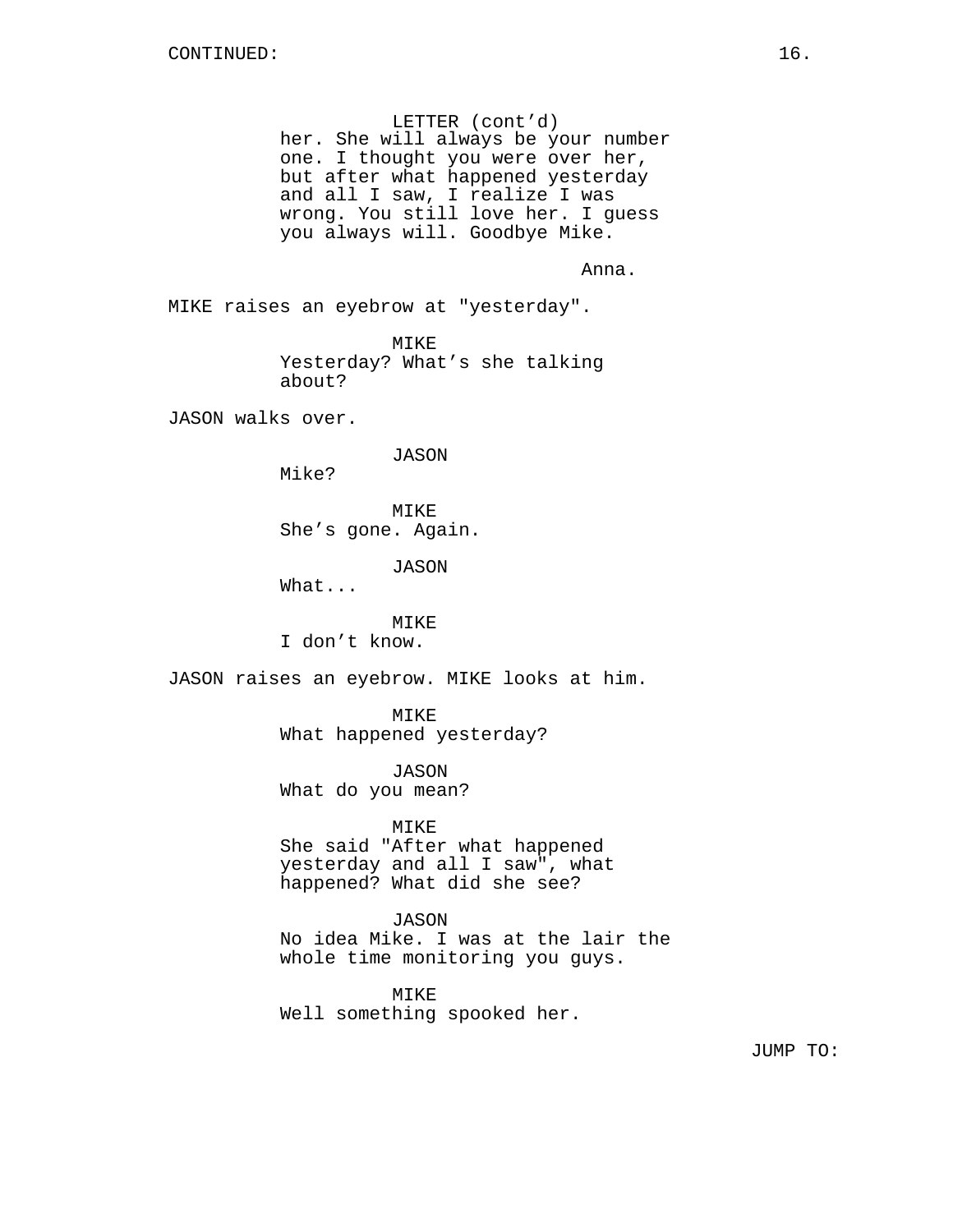# 26 EXT: FRANK'S GARDEN (7:00PM) 26

Spooky night. The back yard is done up in spooky Halloween decor. There's a cobblestone "aisle" leading from the side door to the "altar". ST. JOHN, MIKE, and JASON are standing up there waiting. JO is also standing up there, and so is the minister. Both sides of the aisle are lined with chairs. The guests are dressed in various Halloween costumes. A light breeze blows across the back row as the doors open to reveal DEBBIE. Her dress is black and red. The music starts as she heads for ST. JOHN. DEBBIE notices ANNA is missing and wonders what happened this time.

CONTINUE TO:

# 27 TIME FLIES 27 27

The ceremony continues and concludes. Everyone goes into the house and the Halloween party continues. Various Halloween tunes (ie: The Monster Mash, Thriller, Ghostbusters, This is Halloween, Time Warp, etc...) along with regular music play throughout the night. DEBBIE and ST. JOHN corner MIKE.

CONTINUE TO:

28 TIME RESUMES 28

DEBBIE Where's Anna?

MTK<sub>E</sub>

Gone.

DEBBIE Gone? What do you mean gone? Gone where?

#### **MTKE**

Don't know.

MIKE walks off. DEBBIE thinks there is more to it.

ST. JOHN I'll go talk to him.

DEBBIE

No, let me.

DEBBIE goes to MIKE.

DEBBIE What happened?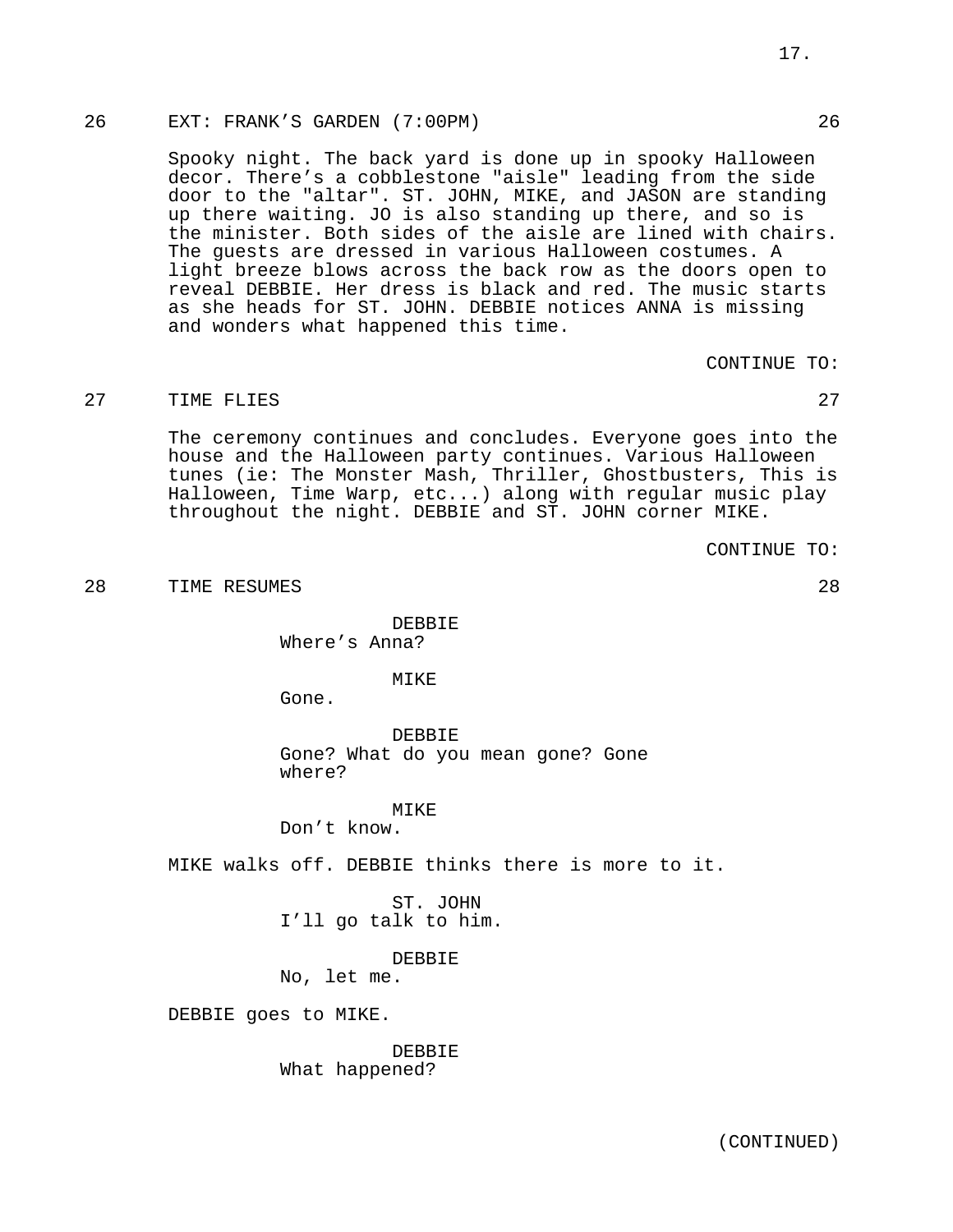MIKE takes the letter out of pocket, and hands it to her. She reads it.

> DEBBIE Yesterday? What...

> > MIKE

Don't know.

DEBBIE finishes reading the letter.

DEBBIE (mutter) Not again.

#### MIKE

What?

DEBBIE I think that she thinks that we...

MIKE I gathered that much. But I've told her...

DEBBIE

So have I.

MIKE We haven't given her anything to be suspicious of. Have we?

DEBBIE No. I don't think so. We weren't even here yesterday. (beat) She's her own worst enemy.

MIKE

Yeh.

DEBBIE places a hand on MIKE's shoulder. MIKE looks at her.

MIKE

Thanks. (beat) You better get back to St. John. Wouldn't want him...

DEBBIE smiles and heads back to ST. JOHN. MIKE watches her walk back over, then he puts the letter into his pocket. He senses someone behind him, and turns around. It's WENDI.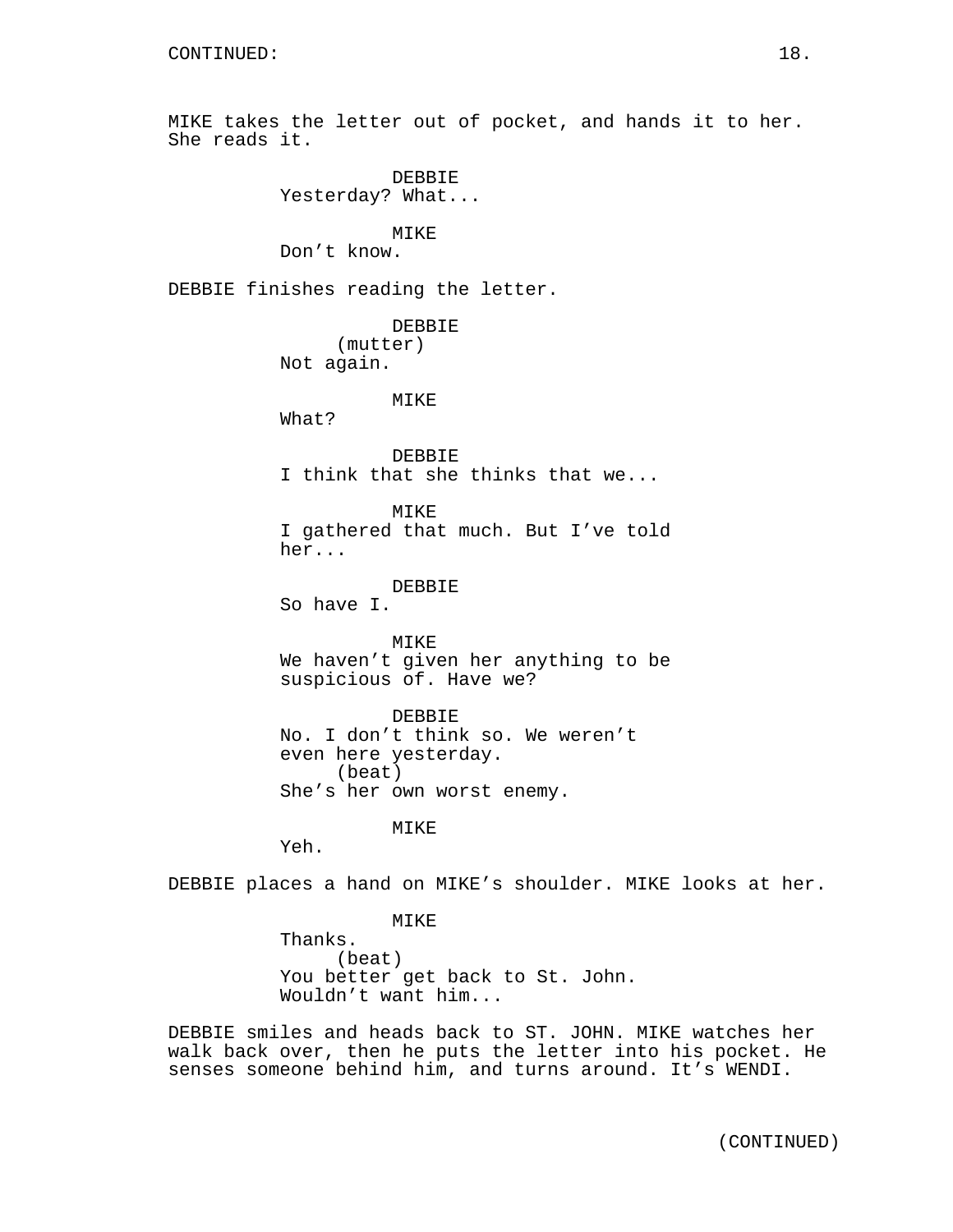MIKE Wendy? WENDI It's been a while, Mike. MIKE How...? What...? WENDI places a finger to his lips, in a "shh" gesture. WENDI I heard about the wedding, and I figured you'd need me. PAN TO: 29 DEBBIE AND ST. JOHN 29 ST. JOHN happens to look over and sees MIKE and WENDI. ST. JOHN Is that Wendi? DEBBIE looks over. DEBBIE Looks like her. ST. JOHN I wonder what... They are both looking at MIKE and WENDI, as WENDI kisses MIKE. MIKE doesn't seem to be resisting. DEBBIE Well, that explains that. The party continues. FADE TO: ============================================================

30 NOVEMBER 1994 - APRIL 1995 30

Nothing major happens. A few minor Airwolf missions. Debbie goes on some.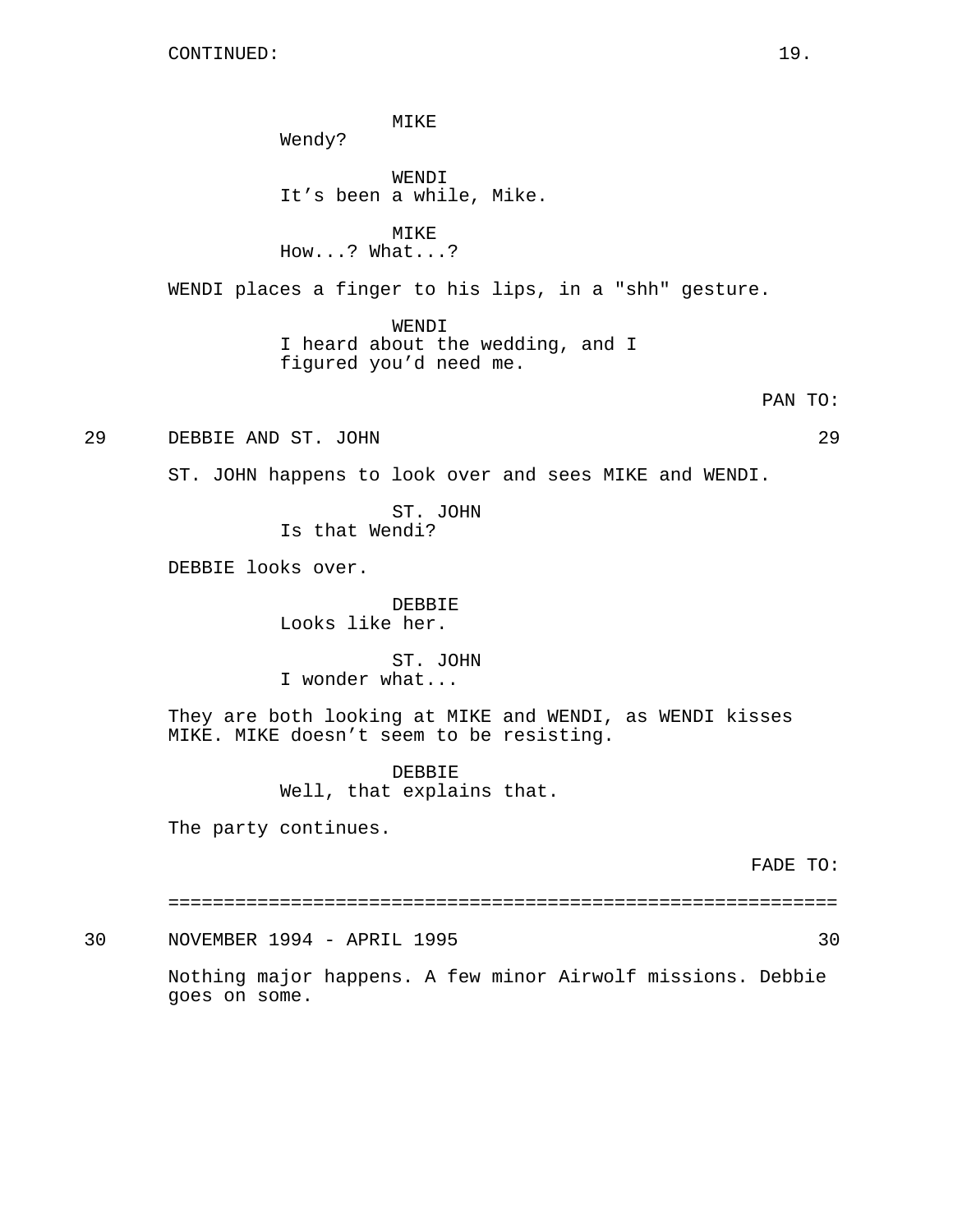| 31 | APRIL 1995                                                                                                                           | 31 |
|----|--------------------------------------------------------------------------------------------------------------------------------------|----|
|    | 11th: Jo turns 40.                                                                                                                   |    |
| 32 | MAY - SEPTEMBER 1995                                                                                                                 | 32 |
|    | A few minor Airwolf missions. Debbie goes on some.                                                                                   |    |
|    | June 11th: Dusty dies.                                                                                                               |    |
|    | Sept 18th: Jo returns to work                                                                                                        |    |
| 33 | OCTOBER 1995                                                                                                                         | 33 |
|    | 31st: Frank's Halloween Party.                                                                                                       |    |
| 34 | NOVEMBER 1995                                                                                                                        | 34 |
|    | 2nd: Airwolf Mission - Mike, St. John, and Debbie                                                                                    |    |
| 35 | DECEMBER 1995 - MAY 1996                                                                                                             | 35 |
|    | Nothing major happens. A few minor Airwolf missions. Debbie<br>goes on some.                                                         |    |
| 36 | <b>JUNE 1996</b>                                                                                                                     | 36 |
|    | 10th: Debbie's parents decide to go back to Ireland. They<br>sell the house to DNS.                                                  |    |
| 37 | JULY 1996 - MARCH 1997                                                                                                               | 37 |
|    | Nothing major happens. A few minor Airwolf missions. Debbie<br>goes on some.                                                         |    |
| 38 | APRIL 1997                                                                                                                           | 38 |
|    | 26th: Mike turns 40                                                                                                                  |    |
| 39 | MAY 1997                                                                                                                             | 39 |
|    | Nothing major happens. A few minor Airwolf missions. Debbie<br>goes on some.                                                         |    |
| 40 | <b>JUNE 1997</b>                                                                                                                     | 40 |
|    | 9th: Frank and Jo are on a mission. Jo is kidnapped. Frank<br>is killed trying to save her. Jo takes a leave of absence<br>from DNS. |    |